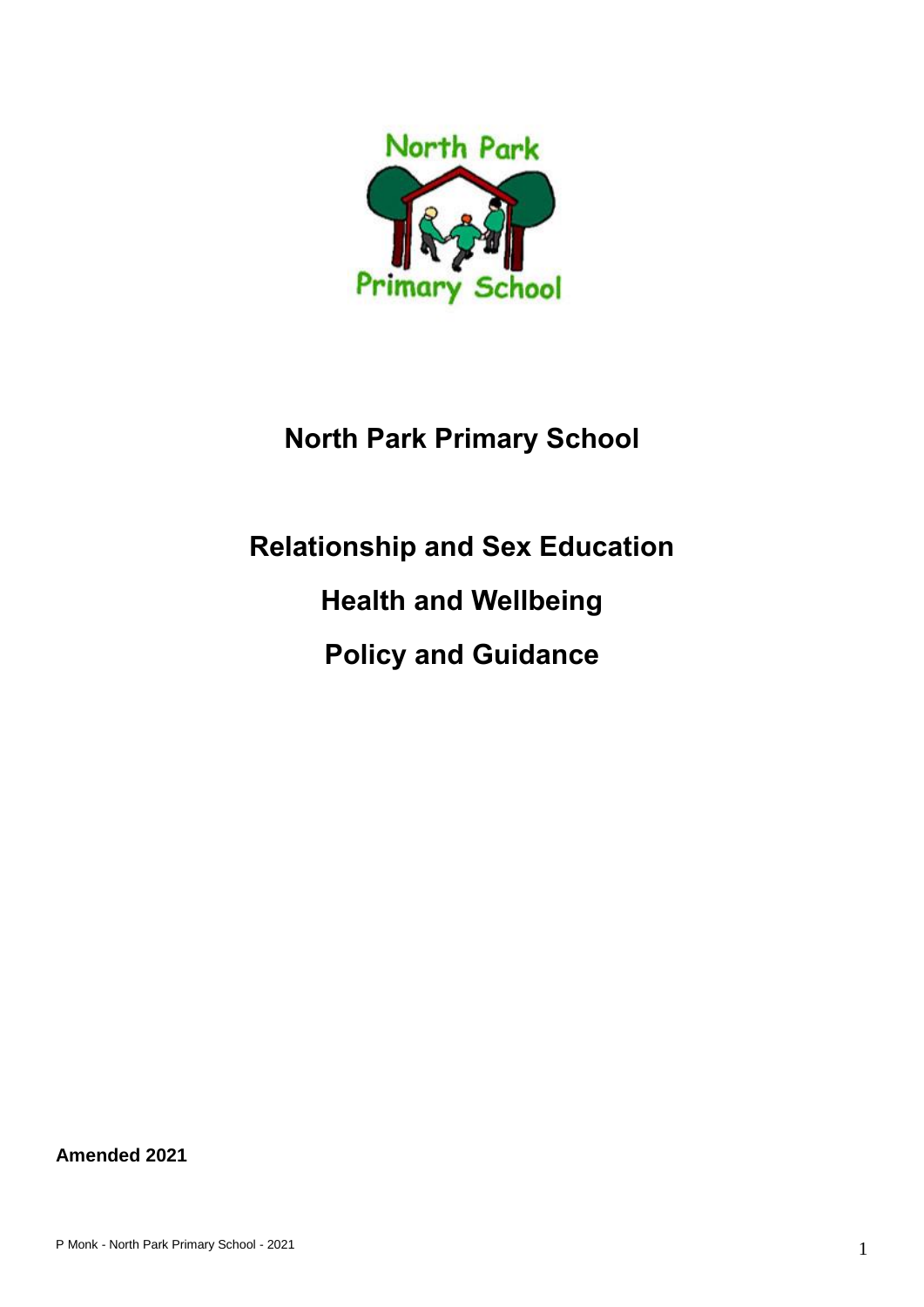# **North Park Primary School – Policy for Relationship and Sex Education, Health and Wellbeing**

This policy was developed in response to:

- Relationships Education, Relationships and Sex Education (RSE) and Health Education
- Sex and Relationship Education Guidance DfES 2000,
- Supplementary Guidance Sex and Relationship Education (SRE) for the 21<sup>st</sup> Century 2013
- Equalities Act 2010
- Not Yet Good Enough: personal, social, health and economic education in schools, (Ofsted 2013)
- Life Lessons: PSHE and SRE in schools: Fifth Report, (House of Commons Education Committee 2015)

This policy should be considered alongside the following:

- **E-safety Policy**
- Anti-bullying Policy
- Safeguarding Policy (Keeping Children Safe in Education)
- Equal Opportunities
- PSHCE Guidance

# **The consultation process involved:**

- Review of policy and curriculum content with staff, pupils and parents /carers
- Consultation with wider school community e.g. school nurse, Education Development Service,
- Consultation, agreement and implementation with, of policy by school governors

#### **What Is Relationship and Sex Education and what is the rationale for teaching this in primary schools?**

At North Park Primary School, we aim to promote personal wellbeing and development at every opportunity. We want to put in place the building blocks of healthy, respectful relationships, linked with family and friendships, in all contexts, as well as online.

Relationships Education is compulsory in primary schools, as well as Health Education. At North Park we aim to deliver areas as defined in DFE guidance and build on the foundations laid by parents and carers as primary educators in many of these matters; we will give children in our school the opportunity to build on the wider learning about good physical and mental health, wellbeing, nutrition, friendship, citizenship, character, rights and responsibilities, feelings and emotions, valuing difference, living in the wider world; we will deliver relationships and health education to ensure children develop as confident, happy individuals.

Relationships and health education links with our school values and aims. It is lifelong learning about physical, moral and emotional development. It is about the understanding of the importance of stable and loving relationships, respect, love and care, for family life. It involves acquiring information, developing skills and forming positive beliefs, values and attitudes to help children be confident in making informed decisions about their wellbeing as they grow and mature, and to help them navigate decision making in their lives, developing skills and resilience in facing and overcoming challenges and risks.

In primary schools the main focus of teaching is around teaching the building blocks of positive relationships, particularly family, friendships, and relationships with other children and adults.

Children will learn about and have planned opportunities to explore:

- What is a relationship?
- **Friendships**
- Family relationships and differences in families
- People who can help and support us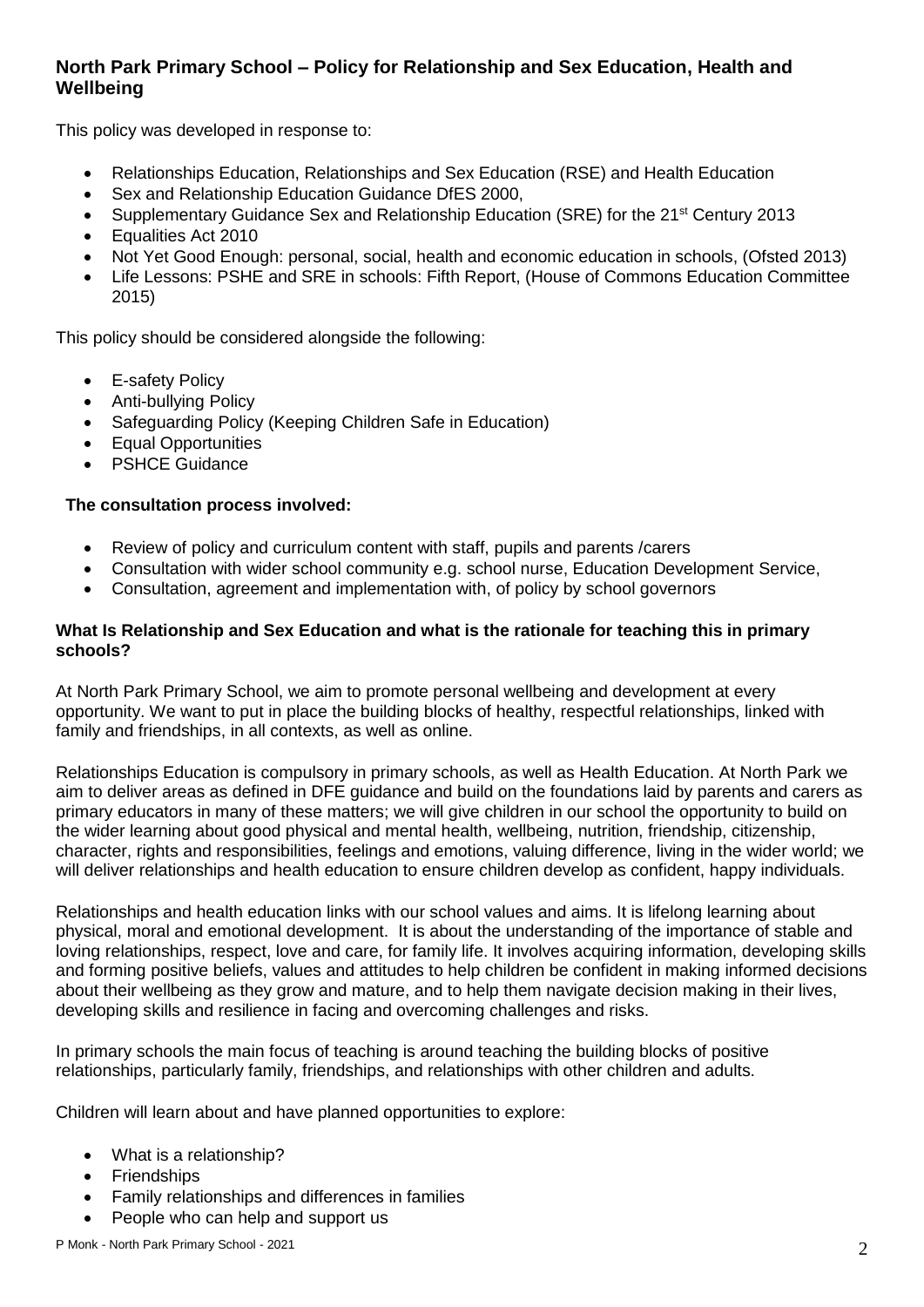- Skills and qualities needed to navigate relationships; kindness, consideration, sharing and turntaking; Respect, honesty and truthfulness; permission giving and seeking
- Privacy and boundaries in play and relationships, including online; understanding of rights in relation to this; how to report concerns and seek advice
- Navigating disagreement and less positive relationships and behaviour; learning about safety, healthy choices and recognising risks; positive relationships online and e-safety; trust, courage, resilience, a sense of justice
- Respecting other's differences and opinions
- Positive emotional and mental wellbeing; how relationships contribute to this and to physical health and wellbeing; feelings and emotions and the ability to self-regulate and demonstrate self-control

# **Principles and Values**

North Park Primary School believes that Relationships and Sex Education (RSE) should:

- be an integral part of the lifelong learning process, beginning in early childhood and to continue into adult life.
- be an entitlement for all pupils in our care.
- encourage every pupil to contribute to the school community that aims to support each individual as they grow and learn.
- be set within this wider school context and support family commitment and love, respect and affection, knowledge and openness. Family is a broad concept; not just one model, e.g. children living with step families; those living with same sex parents, children looked after, adopted children, extended family. It includes a variety of types of family structure, and acceptance of diversity.
- encourage pupils and staff to share and respect each other's views. We are aware of different values and opinions to sexual orientation, relationships and diversity. The important values are love, respect and care for each other.
- generate an atmosphere where questions and discussion on personal matters can take place without any stigma or embarrassment.
- recognise that parents and carers are the key people in teaching their children about sex, relationships and growing up. We aim to work in partnership with parents/carers and pupils, consulting them about the content of programmes.
- recognise that the wider community has much to offer and we aim to work in partnership with other health and education professionals.

# **Equality**

The school is committed to ensuring we celebrate difference and promote equality in all we do. Our school welcomes everyone from all walks of life. Everyone must welcome and celebrate all others in school. Everyone is treated equally regardless of their:

- Age
- Disability
- Gender or gender identity
- Race or nationality
- Religion or belief
- **Pregnancy**
- Marriage
- Sexual orientation.

Equal opportunities underpin the work done within both the explicit and implicit curriculum, and across all curriculum areas, including the delivery of the SRE curriculum.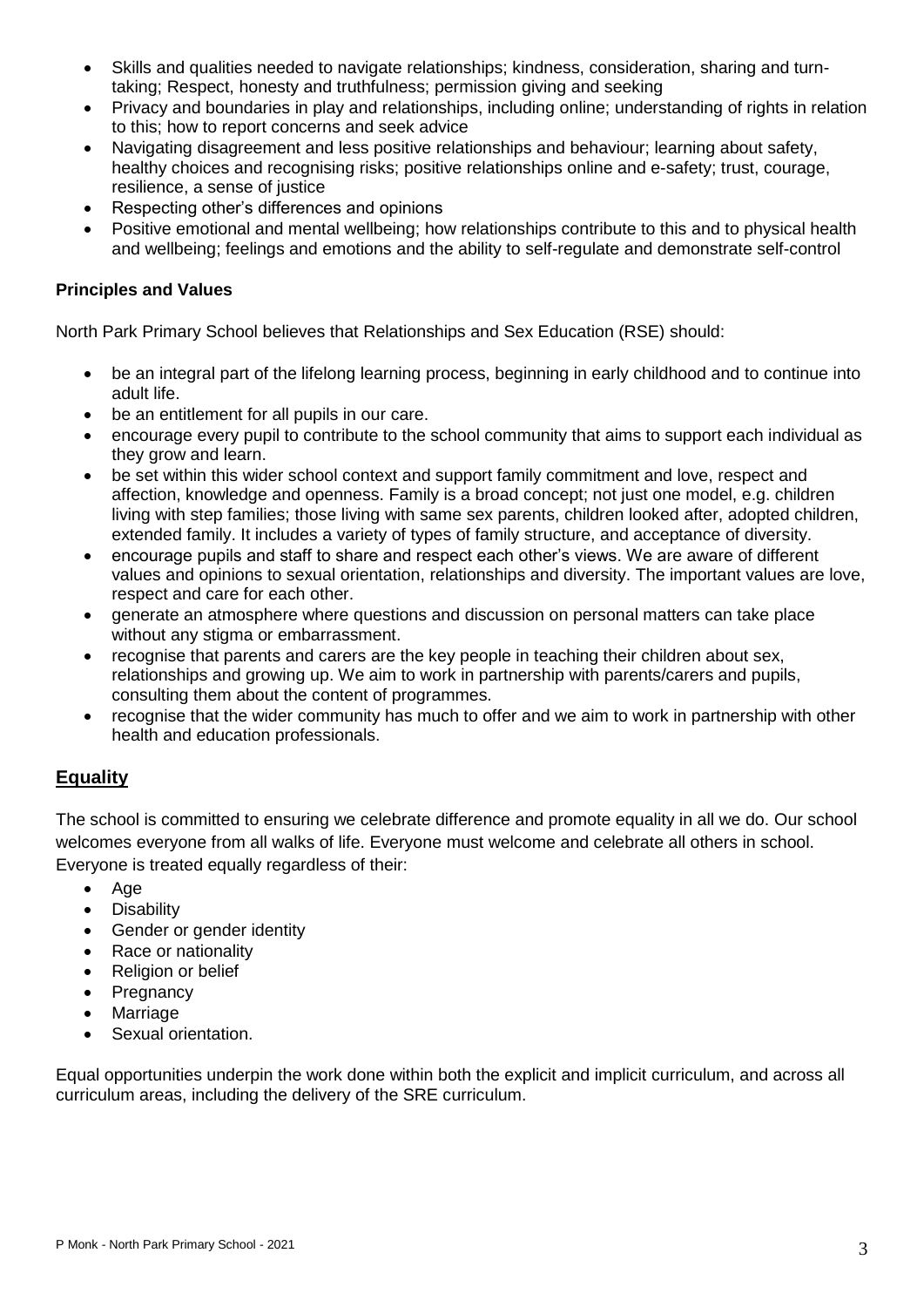# **Aims**

North Park Primary School aims to ensure all children have access to a well-planned, progressive curriculum that teaches them about relationships, sex education, physical health and mental wellbeing.

The curriculum is delivered through:

- PSHCE lessons the children will know these as 'Me and my world'. Relationships and health and mental wellbeing are fundamental stands within the PSHCE curriculum. This is delivered in weekly lessons, planned progressively, as well as being embedded throughout whole school assemblies, family groups, etc. Children also learn about first aid, drugs, alcohol and tobacco, health lifestyles, hygiene and cleanliness. See the *PSHCE policy* for more details.
- Science lessons lessons about growth, life cycles, changes and puberty are included within the Science curriculum; healthy diet and healthy living.
- Discrete puberty talks (sex education)
- PE physical health
- IT lessons online safety

# **Relationships**

By the time children leave primary school they will know about:

# **Families and People Who Care for Me**

- that families are important for children growing up because theycan give love, security and stability.
- the characteristics of healthy family life, commitment to each other, including in times of difficulty, protection and care for children and other family members, the importance of spendingtime together and sharing each other's lives.
- that others' families, either in school or in the wider world, sometimes look different from their family, but that they should respect those differences and know that other children's familiesare also characterised by love and care.
- that stable, caring relationships, which may be of different types,
- are at the heart of happy families and are important for children's security as they grow up.
- that marriage represents a formal and legally recognised commitment of two people to each other which is intended to belifelong.
- how to recognise if family relationships are making them feel unhappy or unsafe, and how to seek help or advice from others ifneeded.

#### **Caring friendships**

- how important friendships are in making us feel happy and secure, and how people choose and make friends.
- the characteristics of friendships, including mutual respect, truthfulness, trustworthiness, loyalty, kindness, generosity, trust, sharing interests and experiences and support with problems and difficulties.
- that healthy friendships are positive and welcoming towardsothers, and do not make others feel lonely or excluded.
- that most friendships have ups and downs, and that these can often be worked through so that the friendship is repaired or evenstrengthened, and that resorting to violence is never right.
- how to recognise who to trust and who not to trust, how to judge when a friendship is making them feel unhappy or uncomfortable,managing conflict, how to manage these situations and how to seek help or advice from others, if needed.

#### **Respectful relationships**

• the importance of respecting others, even when they are very different from them (for example,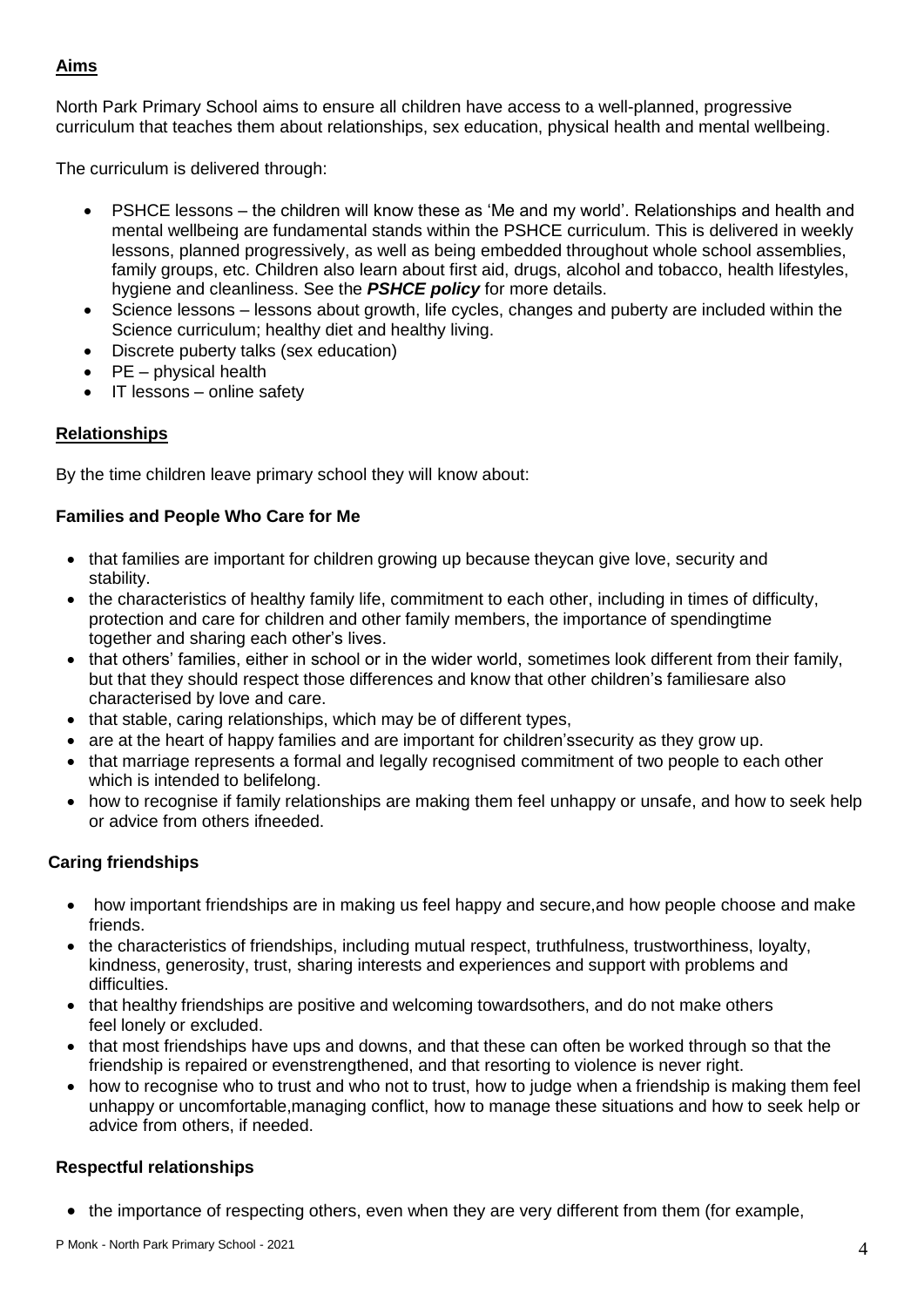physically, in character, personality or backgrounds), or make different choices or havedifferent preferences or beliefs.

- practical steps they can take in a range of different contexts toimprove or support respectful relationships.
- the conventions of courtesy and manners.
- the importance of self-respect and how this links to their ownhappiness.
- that in school and in wider society they can expect to be treatedwith respect by others, and that in turn they should show due respect to others, including those in positions of authority.
- about different types of bullying (including cyberbullying), the impact of bullying, responsibilities of bystanders (primarilyreporting bullying to an adult) and how to get help.
- what a stereotype is, and how stereotypes can be unfair, negativeor destructive.
- the importance of permission-seeking and giving in relationshipswith friends, peers and adults.

# **Online relationships**

- that people sometimes behave differently online, including bypretending to be someone they are not.
- that the same principles apply to online relationships as to face-to-face relationships, including the importance of respect for others online including when we are anonymous.
- the rules and principles for keeping safe online, how to recogniserisks, harmful content and contact, and how to report them.
- how to critically consider their online friendships and sources ofinformation including awareness of the risks associated with people they have never met.
- how information and data is shared and used online.

# **Being safe**

- what sorts of boundaries are appropriate in friendships with peersand others (including in a digital context).
- about the concept of privacy and the implications of it for bothchildren and adults; including that it is not always right to keepsecrets if they relate to being safe.
- that each person's body belongs to them, and the differences between appropriate and inappropriate or unsafe physical, andother, contact.
- how to respond safely and appropriately to adults they may encounter (in all contexts, including online) whom they do notknow.
- how to recognise and report feelings of being unsafe or feelingbad about any adult.
- how to ask for advice or help for themselves or others, and tokeep trying until they are heard.
- how to report concerns or abuse, and the vocabulary andconfidence needed to do so.
- where to get advice e.g. family, school and/or other sources.

# **Sex Education**

Sex education in primary schools is not compulsory. Primary schools must teach children about relationships, including puberty. The national curriculum for science also includes content in related areas, such as:

- The main external body parts in humans
- The human body as it grows from birth to old age, including puberty,
- Reproduction in some plants and animals

These aspects are statutory. However, it is for schools themselves to determine what additional aspects of sex education we choose to deliver in the primary years. At North Park Primary we believe it is important to ensure our provision is suitable to;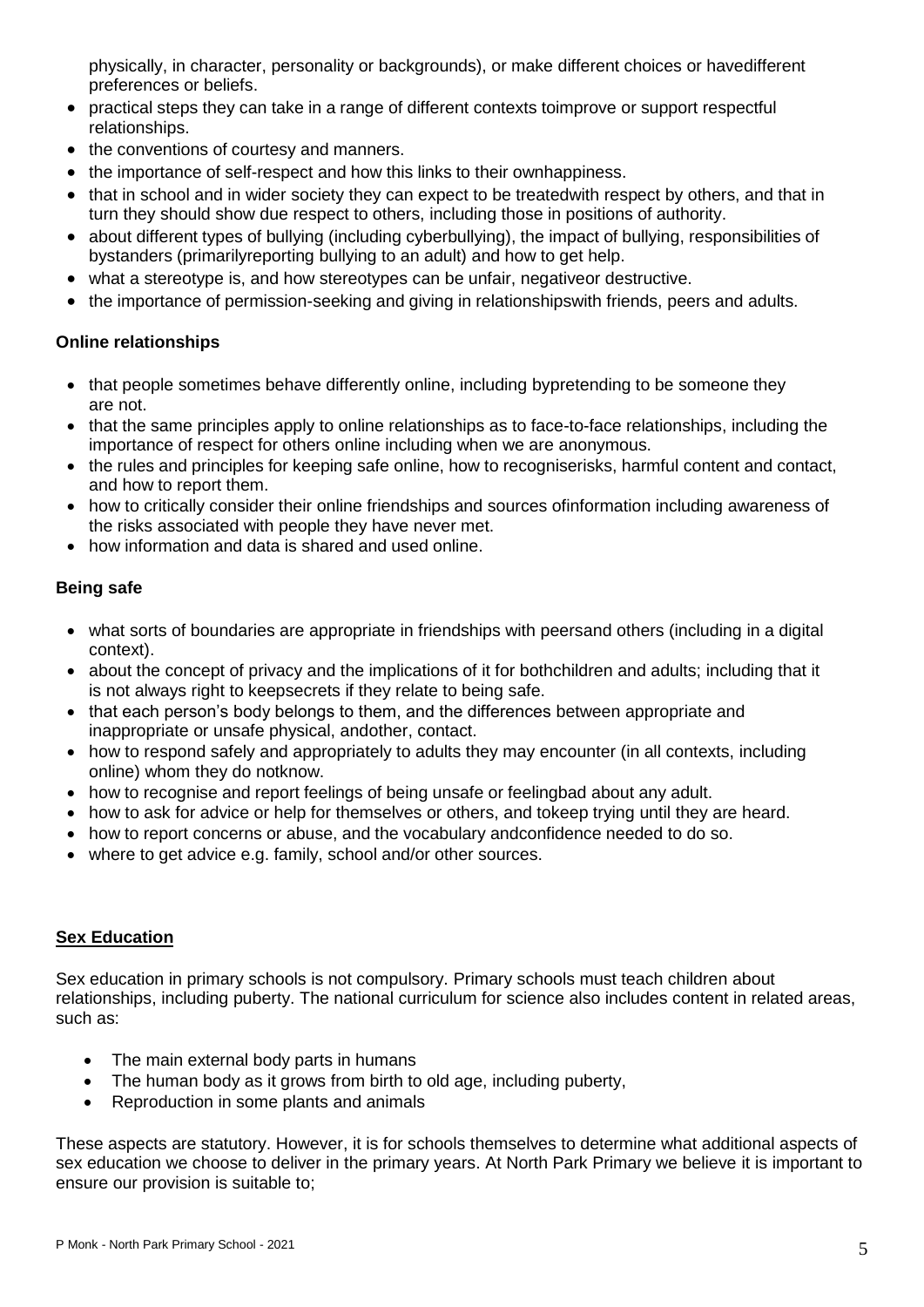- Age
- Emotional and physical maturity
- Religious and cultural background
- Special educational needs and disabilities

We also believe that it is important to support pupils as they prepare to transition to secondary education and as they begin to face changes to their bodies and emotions because of the changes that adolescence brings. We will draw upon the foundations laid in national curriculum science lessons about how a baby is born and conceived and deliver direct talks as follows:

- Year 5 and 6 girls talk addressing body changes and menstruation; this could be an alarming and worrying time for girls if they are not prepared and supported in school. Pupils will be taught key facts about the menstrual cycle, including products available and the impact on physical and emotional health. School makes sure that girls understand the sensitivity staff will have and arrangements in place in school to support them.
- Talks from health professionals such as the school nurse, where available

Parents will be kept fully informed as to when these talks will take place. Should they prefer to take the responsibility for aspects of this element of education themselves, parents have the **right to withdraw** their children from the part of the sex and relationship education not included in the statutory National Curriculum (e.g. Science lessons). We will make alternative arrangements in such cases but parents are encouraged to discuss their concerns and / or decisions with the Head teacher at the earliest opportunity. Parents are welcome to review any SRE resources the school uses.

Lessons may consider questions or issues that some pupils will find sensitive. Before embarking on these lessons ground rules are established which prohibit inappropriate personal information being requested or disclosed by those taking part in the lesson.

When pupils ask questions, we aim to answer them honestly at an age-appropriate level and within the ground rules established at the start of the sessions. If it is felt that answering a specific question would involve information at a level inappropriate to the age and development of the rest of the pupils, the question will be dealt with individually at another time.

# **Physical Health and Mental Wellbeing**

By the time they leave primary school pupils should know about:

# **Mental Wellbeing**

- that mental wellbeing is a normal part of daily life, in the same wayas physical health.
- that there is a normal range of emotions (e.g. happiness, sadness,anger, fear, surprise, nervousness) and scale of emotions that all humans experience in relation to different experiences and situations.
- how to recognise and talk about their emotions, including having a varied vocabulary of words to use when talking about their own andothers' feelings.
- how to judge whether what they are feeling and how they arebehaving is appropriate and proportionate.
- the benefits of physical exercise, time outdoors, community participation, voluntary and service-based activity on mentalwellbeing and happiness.
- simple self-care techniques, including the importance of rest, timespent with friends and family and the benefits of hobbies and interests.
- isolation and loneliness can affect children and that it is very important for children to discuss their feelings with an adult and seeksupport.
- that bullying (including cyberbullying) has a negative and oftenlasting impact on mental wellbeing.
- where and how to seek support (including recognising the triggers for seeking support), including whom in school they should speak toif they are worried about their own or someone else's mental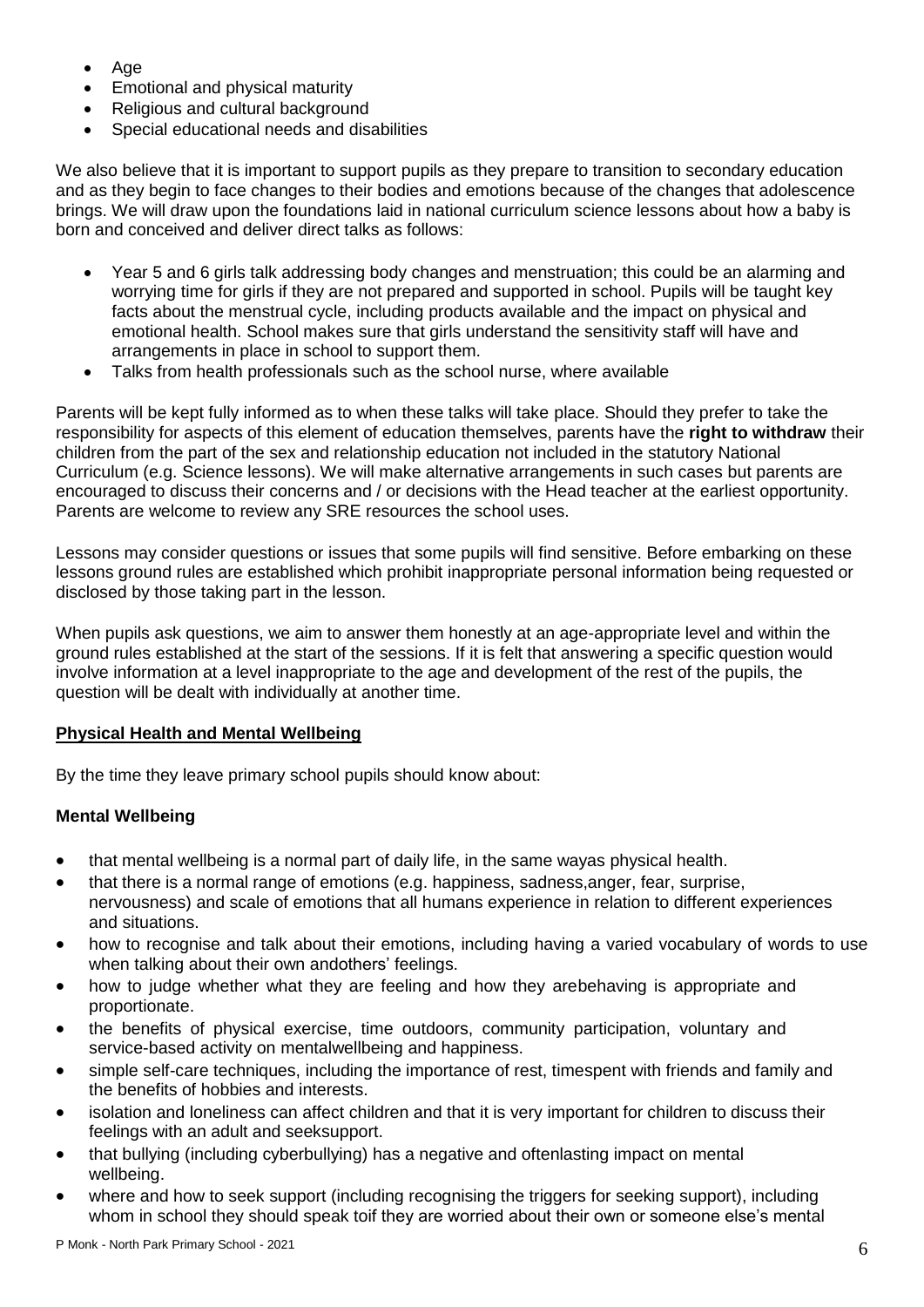wellbeing or ability to control their emotions (including issues arisingonline).

• it is common for people to experience mental ill health. For many people who do, the problems can be resolved if the right support ismade available, especially if accessed early enough.

# **Internet safety and harms**

- that for most people the internet is an integral part of life and has many benefits.
- about the benefits of rationing time spent online, the risks of excessive time spent on electronic devices and the impact of positive and negative content online on their own and others' mentaland physical wellbeing.
- how to consider the effect of their online actions on others and knowhow to recognise and display respectful behaviour online and the importance of keeping personal information private.
- why social media, some computer games and online gaming, forexample, are age restricted.
- that the internet can also be a negative place where online abuse,trolling, bullying and harassment can take place, which can have a negative impact on mental health.
- how to be a discerning consumer of information online including understanding that information, including that from search engines,is ranked, selected and targeted.
- where and how to report concerns and get support with issuesonline.

# **Physical health and fitness**

- the characteristics and mental and physical benefits of an activelifestyle.
- the importance of building regular exercise into daily and weekly routines and how to achieve this; for example, walking or cycling to school, a daily active mile or other forms of regular, vigorous exercise.
- the risks associated with an inactive lifestyle (including obesity).
- how and when to seek support including which adults to speak to inschool if they are worried about their health.

# **Healthy eating**

- what constitutes a healthy diet (including understanding calories andother nutritional content).
- the principles of planning and preparing a range of healthy meals.
- the characteristics of a poor diet and risks associated with unhealthyeating (including, for example, obesity and tooth decay) and other behaviours (e.g. the impact of alcohol on diet or health).

# **Drugs alcohol and tobacco**

• the facts about legal and illegal harmful substances and associatedrisks, including smoking, alcohol use and drug-taking.

# **Health and Prevention**

- how to recognise early signs of physical illness, such as weight loss, or unexplained changes to the body.
- about safe and unsafe exposure to the sun, and how to reduce therisk of sun damage, including skin cancer.
- the importance of sufficient good quality sleep for good health andthat a lack of sleep can affect weight, mood and ability to learn.
- about dental health and the benefits of good oral hygiene and dentalflossing, including regular checkups at the dentist.
- about personal hygiene and germs including bacteria, viruses, howthey are spread and treated, and the importance of handwashing.
- the facts and science relating to allergies, immunisation andvaccination.